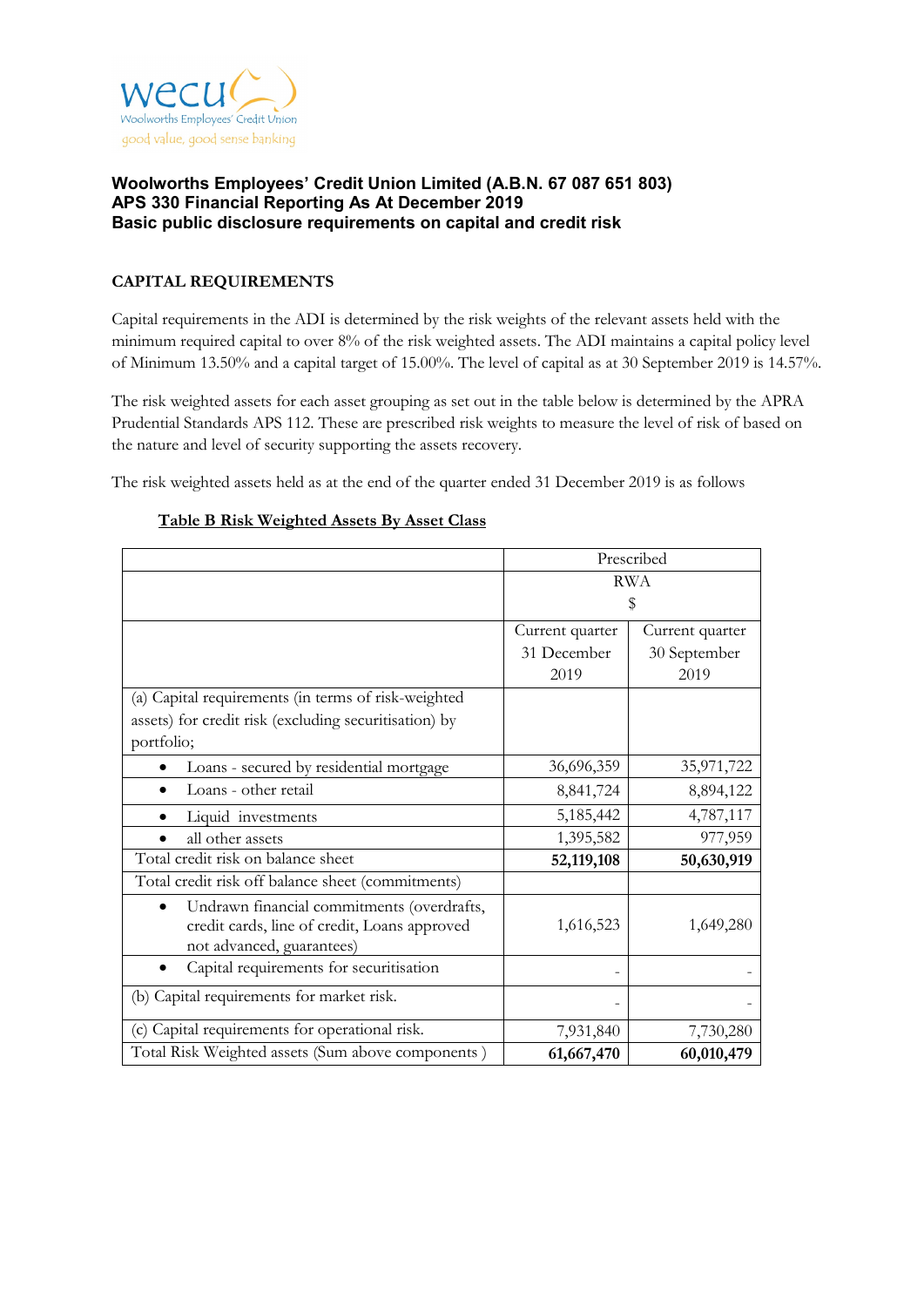

## **CAPITAL HELD BY THE ADI**

The capital held by the ADI exceeds the policy and minimum capital prescribed by the APRA Prudential standards. This excess facilitates future growth within the ADI.

The capital ratio is the amount of capital described in Table C divided by the risk weighted assets

|                      |                             | Capital          | Capital Ratio   |                  |  |
|----------------------|-----------------------------|------------------|-----------------|------------------|--|
|                      |                             |                  |                 |                  |  |
|                      | Current quarter             | Previous quarter | Current quarter | Previous quarter |  |
|                      | 31 December<br>30 September |                  | 31 December     | 30 September     |  |
|                      | 2019                        | 2019             | 2019            | 2019             |  |
| Common Equity Tier 1 | 8,684,429                   | 8,647,842        | 14.08%          | 14.41%           |  |
| Tier 1               | 8,684,429                   | 8,647,842        | 14.08%          | 14.41%           |  |
| Total Capital        | 8,982,480                   | 8,939,565        | 14.57%          | 14.90%           |  |

### **Table C**

### **CREDIT RISK**

# **(i)CREDIT RISK – INVESTMENTS**

Surplus cash not invested in loans to members are held in high quality liquid assets. This included the funds required to be held to meet withdrawal of deposits by members of the ADI.

The ADI uses the ratings of reputable ratings agencies to assess the credit quality of all investment exposure, where applicable, using the credit quality assessment scale in APRA prudential Guidance in APS112. The credit quality assessment scale within this standard has been complied with.

The table D below excludes the Equities and off balance sheet exposures. Off balance sheet exposures are set out in the table F that follows

The exposure values associated with each credit quality step are as follows in Table D: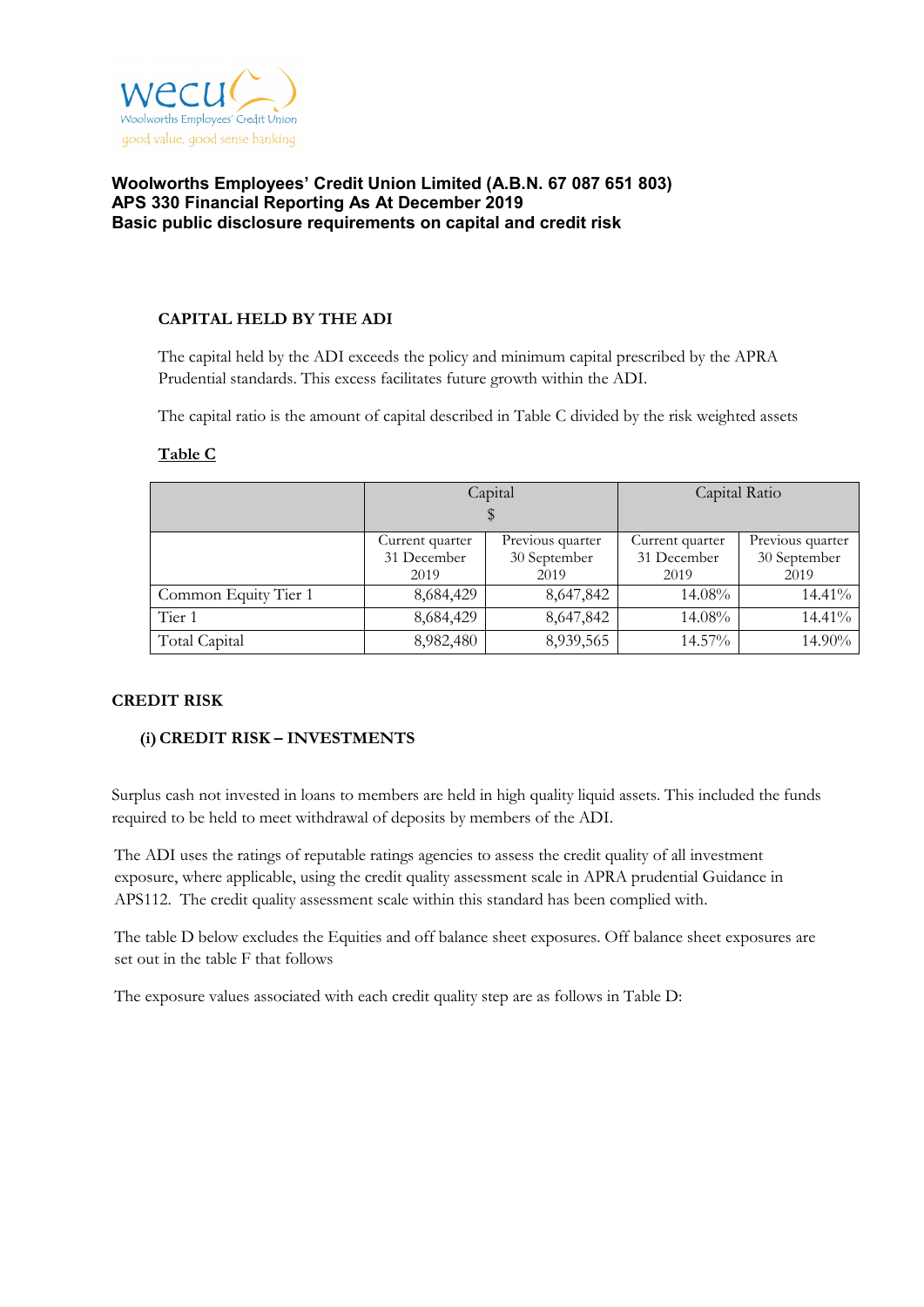

## **Table D**

## **Current Quarter 31 December 2019**

|                | Current quarter |                   |                |                |           |                          |
|----------------|-----------------|-------------------|----------------|----------------|-----------|--------------------------|
| Investments    | Average gross   | Carrying value on | Past due       | Impaired       | Specific  | Increase in              |
| with banks and | exposure in     | balance sheet     | facilities     | facilities     | Provision | specific                 |
| other ADI's    | quarter         |                   |                |                | as at end | provision                |
|                |                 |                   |                |                | of qtr    | and write                |
|                |                 |                   |                |                |           | offs in qtr              |
|                |                 |                   | \$             | \$             | \$        |                          |
| Cuscal         | 6,380,775       | 8,886,530         | $\blacksquare$ |                | ۰         |                          |
| Banks          | 11,495,053      | 12,351,914        | $\blacksquare$ | $\blacksquare$ | $\sim$    | $\overline{\phantom{0}}$ |
| Government     | -               |                   | ۰              |                | ۰         |                          |
| Total          | 17,875,828      | 21,238,443        |                |                | ۰.        |                          |

### **Previous quarter 30 September 2019**

|                | Previous quarter |                   |            |            |              |             |  |
|----------------|------------------|-------------------|------------|------------|--------------|-------------|--|
| Investments    | Average gross    | Carrying value on | Past due   | Impaired   | Specific     | Increase in |  |
| with banks and | exposure in      | balance sheet     | facilities | facilities | Provision as | specific    |  |
| other ADI's    | quarter          |                   |            |            | at end of    | provision   |  |
|                |                  |                   |            |            | qtr          | and write   |  |
|                |                  |                   |            |            |              | offs in qtr |  |
|                |                  |                   | \$         | \$         |              |             |  |
| Cuscal         | 5,772,775        | 6,361,617         |            |            | ۰            |             |  |
| <b>Banks</b>   | 11,331,773       | 11,373,123        |            |            | ۰            |             |  |
| Government     |                  |                   |            |            | ۰            |             |  |
| Total          | 17,104,548       | 17,734,740        |            |            | ۰            |             |  |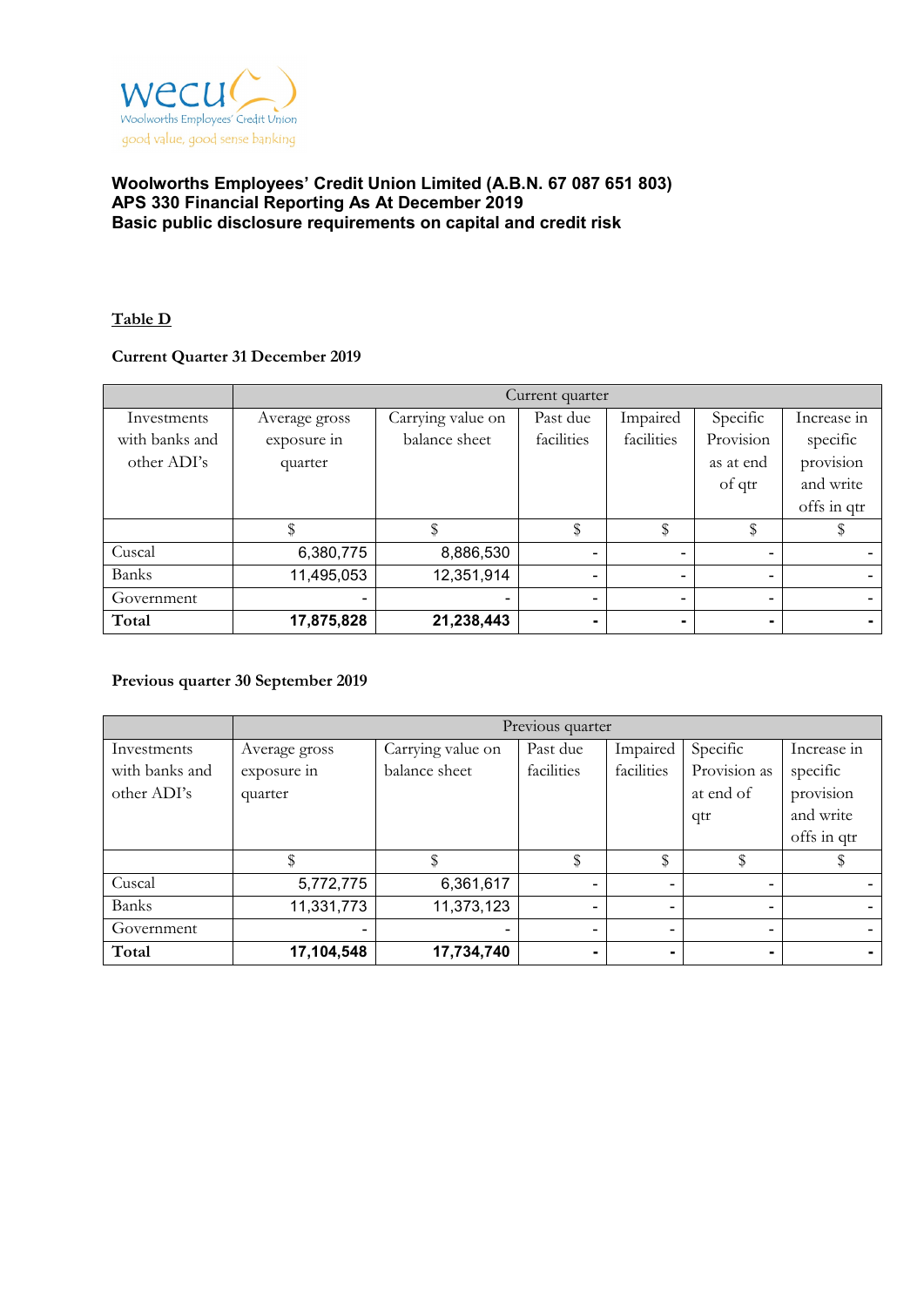

# **CREDIT RISK – LOANS**

The classes of loans entered into by the ADI are limited to loans; commitments and other non-market offbalance sheet exposures. The ADI does not enter into debt securities; and over-the-counter derivatives.

### **Impairment details**

The level of impaired loans by class of loan is set out below. In the note below -

- Carrying Value is the amount of the balance sheet gross of provision (net of deferred fees)
- Past due loans is the 'on balance sheet' loan balances which are behind in repayments past due by 90 days or more but not impaired
- Impaired loans are the 'on balance sheet' loan balances which are at risk of not meeting all principle and interest repayments over time
- Provision for impairment is the amount of the impairment provision allocated to the class of impaired loans
- The losses in the period equate to the additional provisions set aside for impaired loans, and bad debts written off in excess of previous provision allowances.

The impaired loans are generally not secured against residential property. Some impaired loans are secured by bill of sale over motor vehicles or other assets of varying value. It is not practicable to determine the fair value all collateral as at the balance date due to the variety of assets and condition

The analysis of the ADI's loans by class, is as follows in Table E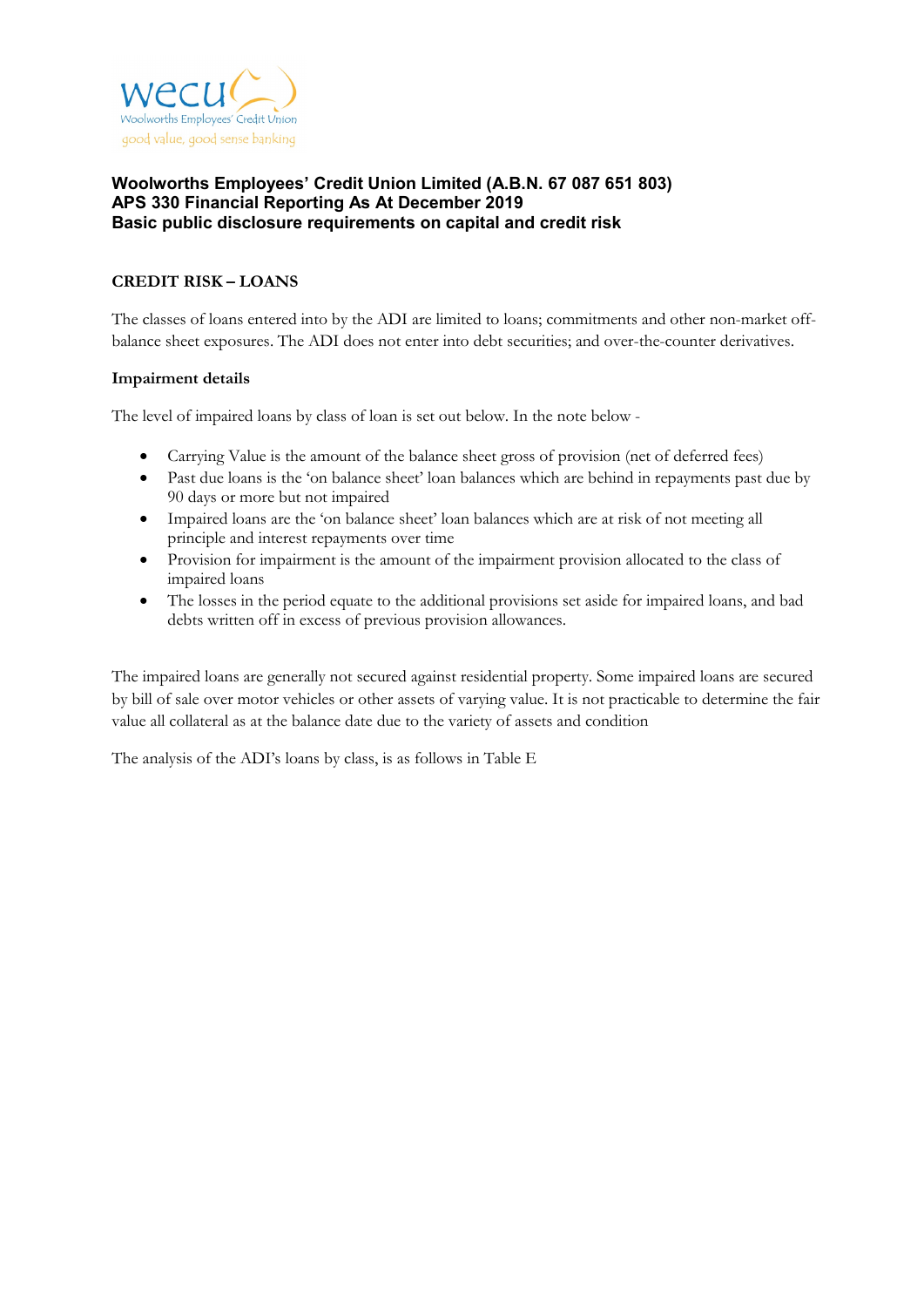

**Table E** [excludes off balance sheet exposures or equities. Off balance sheet exposures are set out in the table F that follows]

## **Current Quarter** 31 December 2019

| Loans        | Gross       | Gross       | Commitment   | Past due   | Impaired   | Specific  | Increase    |
|--------------|-------------|-------------|--------------|------------|------------|-----------|-------------|
| Portfolio    | exposure    | exposure    | s – redraws, | facilities | facilities | Provision | in specific |
|              | value -     | value on    | overdraft    |            |            | as at end | provision   |
|              | Average for | balance     | facilities   |            |            | of qtr    | and write   |
|              | the period  | sheet       | undrawn      |            |            |           | offs in qtr |
|              |             |             |              |            |            |           |             |
|              | \$          | \$          | \$           | \$         | \$         | \$        | \$          |
| Mortgage     | 100,130,779 | 101,425,988 | 7,860,458    | 318,372    | 318.372    |           |             |
| secured      |             |             |              |            |            |           |             |
| Personal     | 7,823,065   | 7,765,873   | 24,300       | 64,898     | 64,898     | 43,170    | 9,520       |
|              |             |             |              |            |            |           |             |
| Overdrafts & | 1,098,555   | 1,131,418   | 678,144      | 8,645      | 18,265     | 12,397    | 6,161       |
| Credit cards |             |             |              |            |            |           |             |
| <b>Total</b> | 109,052,400 | 110,323,279 | 8,562,902    | 391,915    | 401,535    | 55,567    | 15,681      |

# **Previous quarter** 30 September 2019

| Loans        | Gross       | Gross       | Commitment   | Past due   | Impaired   | Specific  | Increase    |
|--------------|-------------|-------------|--------------|------------|------------|-----------|-------------|
| Portfolio    | exposure    | exposure    | s – redraws, | facilities | facilities | Provision | in specific |
|              | value -     | value on    | overdraft    |            |            | as at end | provision   |
|              | Average for | balance     | facilities   |            |            | of qtr    | and write   |
|              | the period  | sheet       | undrawn      |            |            |           | offs in qtr |
|              | \$          | \$          |              | \$         | \$         | \$        |             |
| Mortgage     | 99.044.270  | 98,831,702  | 7,938,218    | 317,970    | 317.970    |           |             |
| secured      |             |             |              |            |            |           |             |
| Personal     | 7,864,362   | 7,848,282   | 23,300       | 49.966     | 49.966     | 33,650    | 5,419       |
| Overdrafts & | 1,112,983   | 1,085,726   | 723,836      | 5,269      | 7,768      | 6,236     | 612         |
| Credit cards |             |             |              |            |            |           |             |
| <b>Total</b> | 108,021,615 | 107,765,709 | 8,685,353    | 373,205    | 375,704    | 39,886    | 6,031       |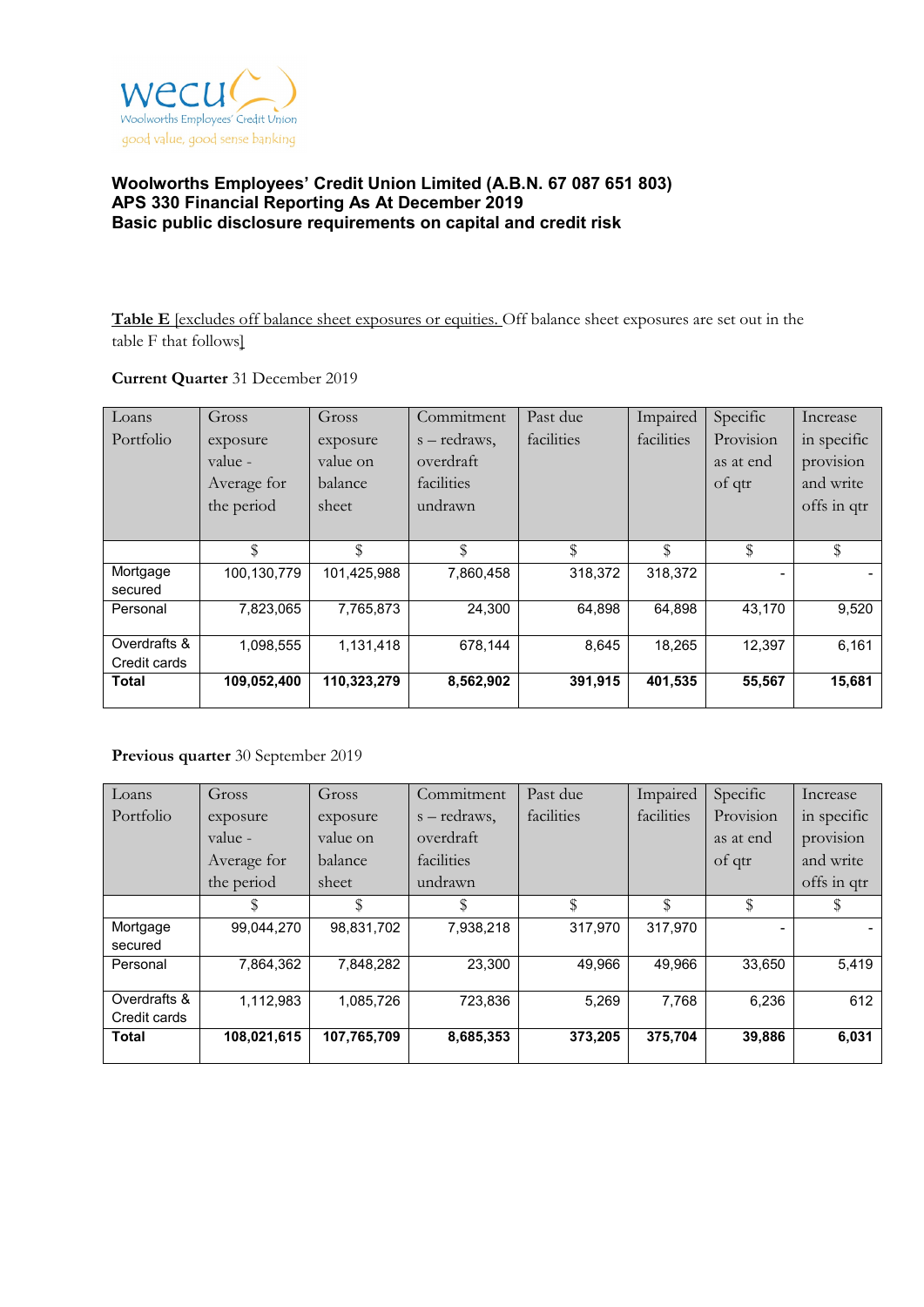

### **General Reserve for Credit Losses**

This reserve is set aside to quantify the estimate for potential future losses in the loans and investments.

In addition to the provision for impairment, the board has recognised the need to make an allocation from retained earnings to ensure there is adequate protection for members against the prospect that some members will experience loan repayment difficulties in the future.

The reserve has been determined on the basis of the past experience with the loan delinquency and amounts written off.

The value of the reserve is amended to reflect the changes in economic conditions, and the relevant concentrations in specific regions and industries of employment within the loan book.

|         | Current quarter<br>31 December 2019 | Current quarter<br>30 September 2019 |
|---------|-------------------------------------|--------------------------------------|
| Balance | 298,051                             | 291,723                              |